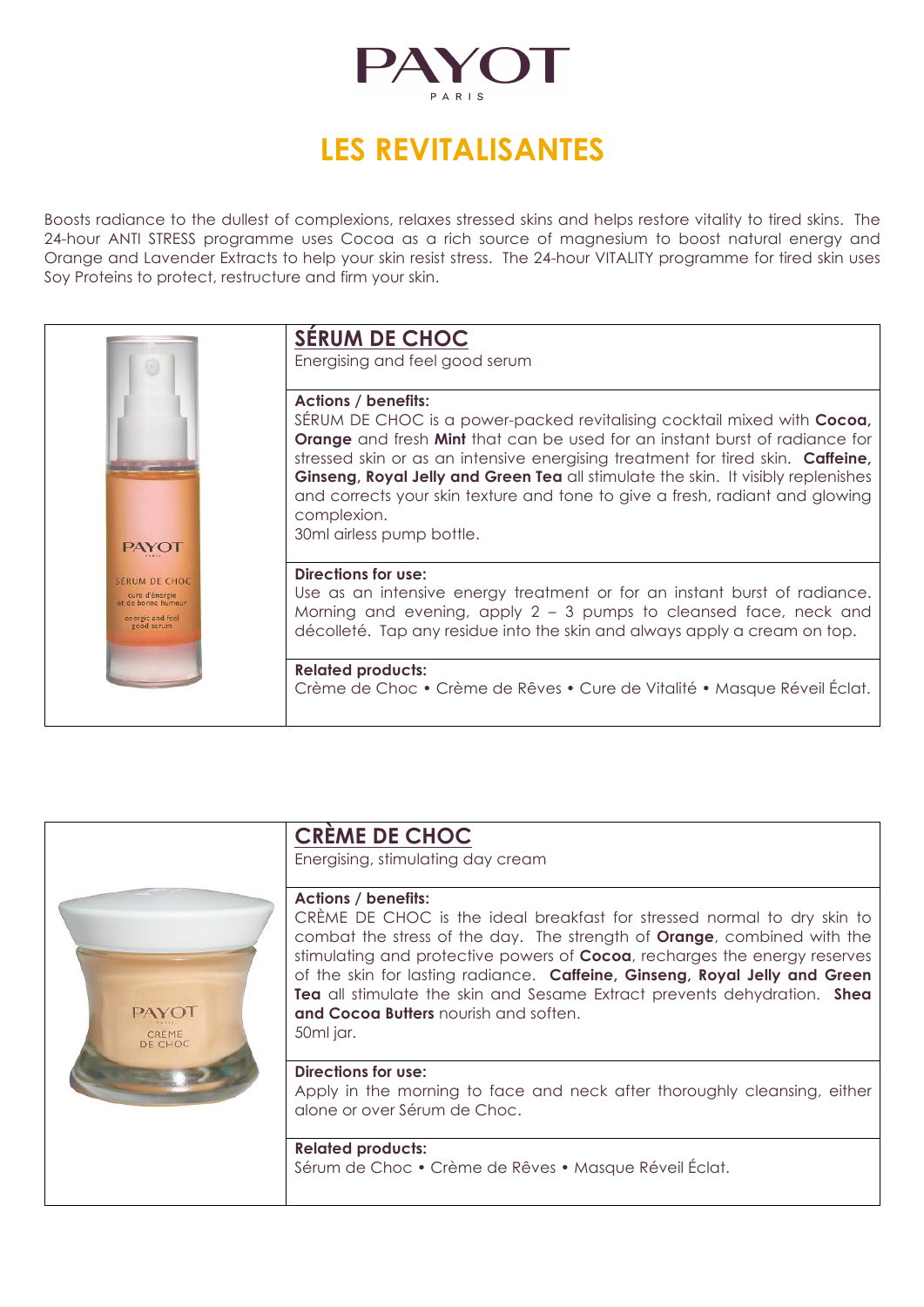

### **CRÈME DE RÊVES**

Repairing and relaxing night care

#### **Actions / benefits:**

CRÈME DE RÊVES helps stressed skin to relax and repair itself throughout the night. Relaxing **Lavender Essential Oil** and calming **Liquorice Extract** are combined with the nourishing, soothing properties of **Cocoa**, to help your skin regenerate itself and recharge its reserves of energy. It helps your skin to make the most of sleep to renew itself and eliminate stress. In the morning, your skin is replenished, relaxed and its reserves have been recharged. 50ml jar.

#### **Directions for use:**

**PAYOT** CRÈME<br>DE RÊVES

> Apply every evening to the face and neck after thoroughly cleansing, either alone or over Sérum de Choc.

#### **Related products:**

Sérum de Choc • Crème de Choc • Masque Réveil Éclat.